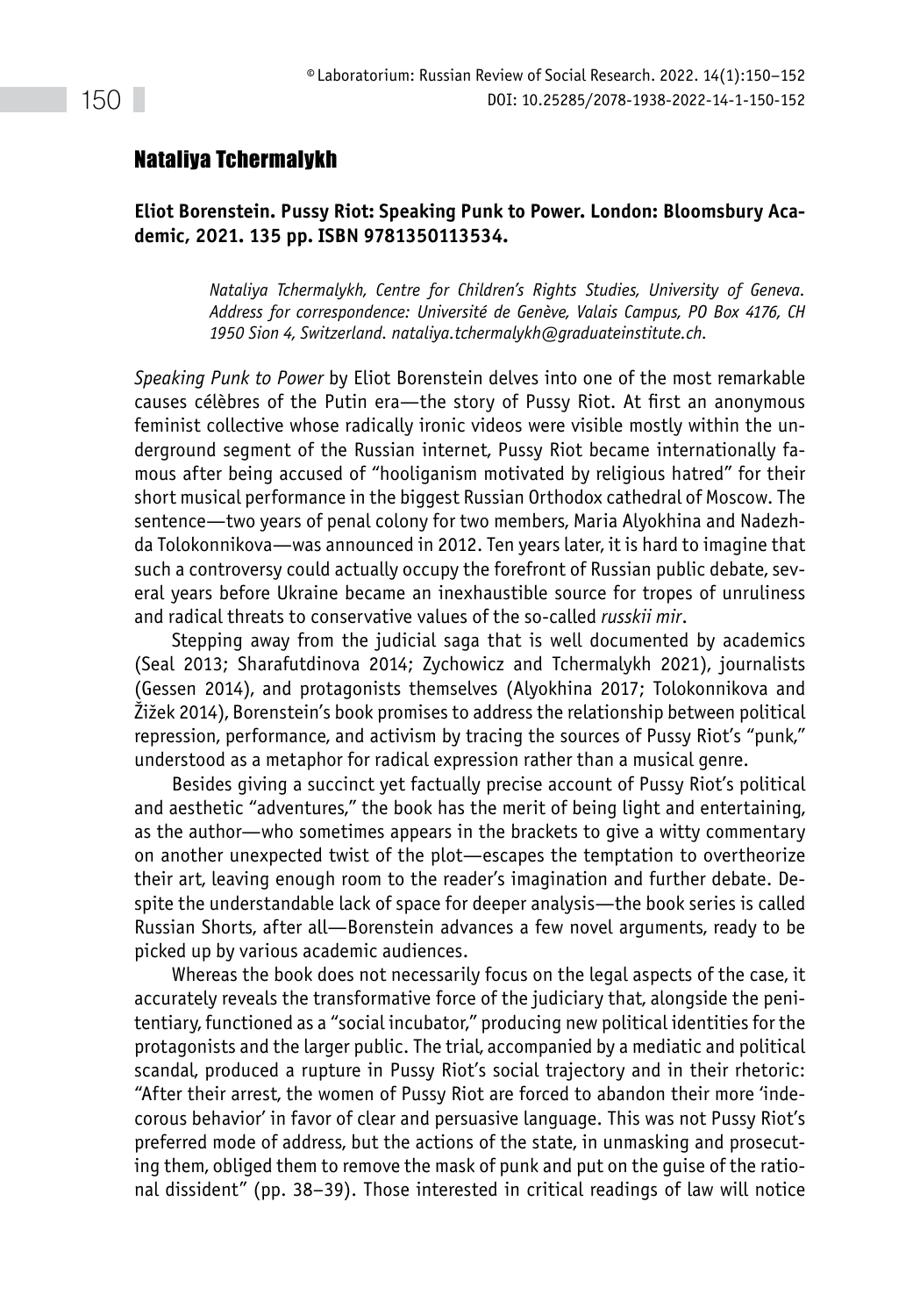## **NATALIYA TCHERMALYKH** 151

that the author describes its transformative force by using the image of the mask (or the balaclava). Or rather the related gestures—the liberty to mask oneself and the violence of forceful unmasking, both of which have since acquired new overtones, stimulating a tremendous amount of political affect in the recent context of the COVID-19 pandemic.

In *Speaking Punk to Power*, Pussy Riot emerge almost as two different collectives: the "ironic" Pussy Riot I, $^{\scriptscriptstyle 1}$  a "masked" punk/feminist anonymous group with a diffuse structure and interchangeable roles, and the "iconic" Pussy Riot II, a group of three, then two, women, "unmasked" and caught in an uncontrollable mediatic, political, and legal scandal, unfolding both at the national and transnational arenas.

The accelerated change of scale, from the "ironic" to the "iconic," from "local" to "global" literally propelled Pussy Riot from the underground of the Russian antiestablishment to its most visible avant-garde. In this regard, Borenstein points to a controversy: On the one hand, the de-anonymization of the collective by means of a trial led to the political subjectification of the accused, which stimulated the ascendance of the Russian feminist performance as an internationally visible aesthetic genre, separate from other forms of actionism. On the other hand, their inevitable transformation into transnational celebrities, or "dissident icons," appeared to be destructive for the nonconventional aesthetic and political project as such.

Naturally, this was followed by a rhetorical shift: the "radical performance" related to the traditions of the avant-garde, situationism, and conceptual art has been replaced by other dissident genres, such as the serious "courtroom speech," rooted in the history of Soviet dissidence, and later the rhetoric of "fund-raising" and "institution-building" for the sake of a more democratic Russia. What Borenstein omits to mention, however, is that both Tolokonnikova and Alyokhina were slowly drifting away from the feminist agenda, prioritizing sectors of art and activism that are more socially accepted in Russia.

In the latter parts of the book, one ends up having the feeling that the book cannot escape the ambiguity it highlights: whereas it proposes a rather critical analysis of Tolokonnikova's later musical experiments, it mentions only superficially Alyokhina's theatrical work and LGBTQ activism and places no particular emphasis on total disengagement of other anonymous members that happened after the trial or on the near-absence of new visible members. In the end, the author insists on tracing a semantic continuity between Pussy Riot I and II, whose "goal has always been political and social change," and states that in the Russian context "punk as a revolutionary force might choose institution-building as a radical strategy" (p. 109).

"It's the same fight, but with different weapons," concludes Borentstein, suggesting that the newly acquired glamor, celebrity, and fame were reinvested in the building of institutions, reinvigorating them with "punk energy" (p. 111). One might disagree with this statement. Perhaps we should admit that there is neither a

 $1$  The author does not use the numbers I and II; I take the liberty to assign them for purposes of clarity, to emphasize that the group was downsized to two members, and as a wink to Vladimir Paperny's *Culture Two* ([1985] 2002).